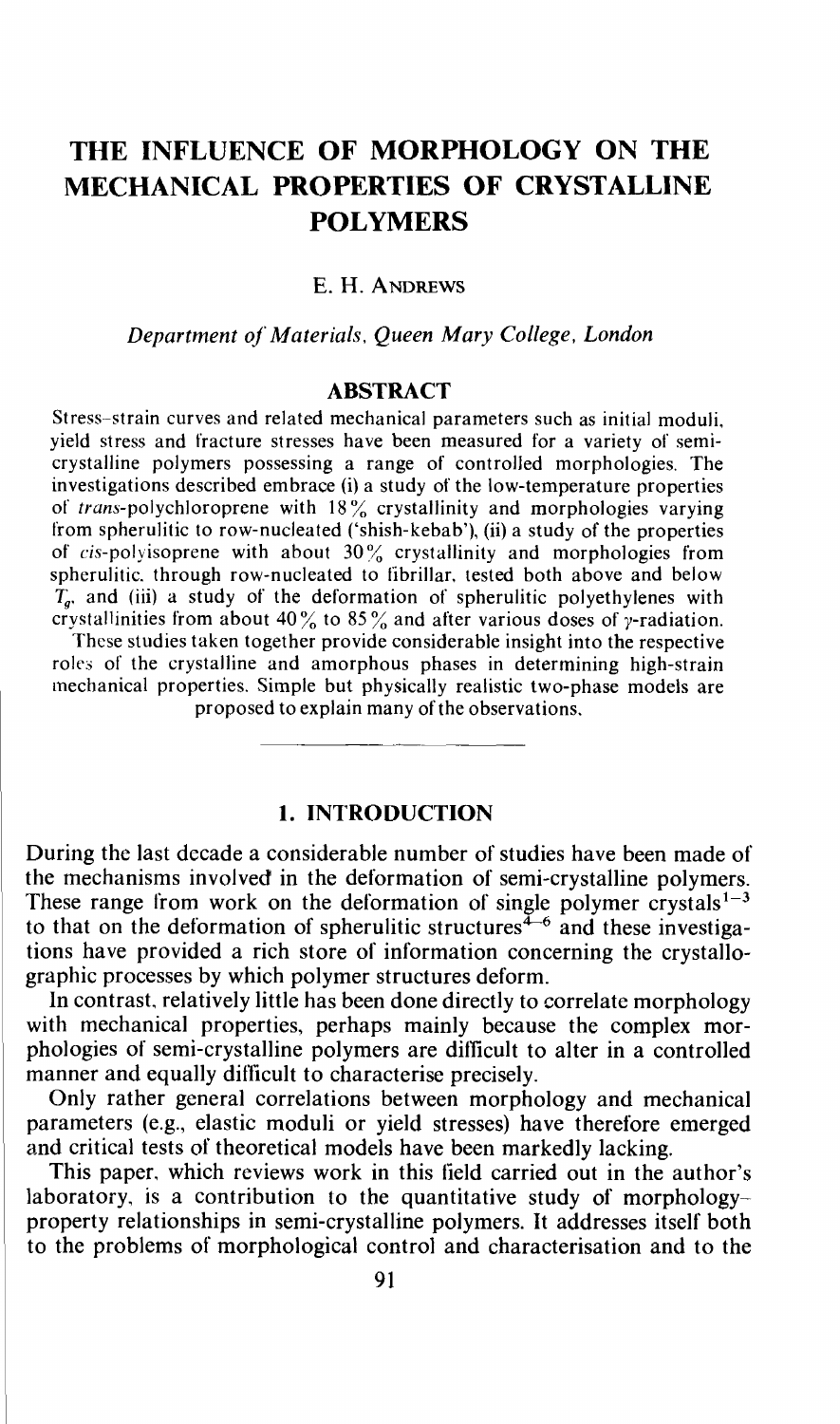interpretation of high-strain mechanical data (stress-strain and fracture parameters) in terms of the known morphological variables.

Three distinct investigations are reported, involving respectively a low crystallinity  $(18\%)$  trans-polychloroprene, an intermediate crystallinity  $(30\%)$  cis-polyisoprene and a range of intermediate-to-high crystallinity  $(40\degree - 85\degree)$  polyethylenes. The investigations are not identical but, rather, complementary. In the case of polychloroprene, starting morphologies were produced by crystallization above  $T_a$  either in an unstrained condition (spherulitic) or from a strained melt (row-nucleated) and characterized by thin-film electron microscopy and x-ray diffraction. A further morphology was produced by deforming spherulites above  $T_a$ , before testing at  $-180^{\circ}$ C.

In the work on polyisoprene a range of morphologies from spherulitic. through row-nucleated to fibrillar were produced by crystallizing from a melt held at various strains. Characterisation was again by thin-film electron strains was also tested. A feature of this work was the variation of the temperature of test from above to well below the glass transition of the amorphous phase. The behaviours of identical crystal morphologies could thus be compared in a rubber-like and a glassy matrix, and startling differences were observed.

Finally, irradiation cross-linking was used on polyethylene single crystals and on a range of bulk polyethylenes in an attempt to distinguish the contributions of crystalline and amorphous phases to the bulk mechanical behaviour. The deformation of irradiated single crystals was studied using electron microscopy and diliraction and the effects of irradiation on bulk material were evaluated in the light of this information.

Detailed accounts of these separate studies have been, or will be, published elsewhere. The present paper summarizes the results and concentrates upon their interpretation.

### 2. STRUCTURE-PROPERTY RELATIONS IN POLYCHLOROPRENE

**2.1 General and experimental details**<br>The material used was a vulcanised  $84\%$  *trans*-polychloroprene (Neoprene W) which has a maximum crystallinity of some 18%. The morphology thus consists of well-differentiated crystalline and amorphous phases with the latter predominating and providing a matrix for the crystals. The more extensive investigation on *cis-polyisoprene* (see next section) had already shown that mechanical properties in an intermediate crystallinity polymer were most sensitive to morphological changes when the amorphous phase is glassy. All experiments on polychloroprene were thus carried out at  $-180^{\circ}$ C, well below the glass transition of  $-43^{\circ}$ C of the vulcanizate.

Full details of the experiments are given in the paper by Andrews and Reeve<sup>7</sup> but, briefly, were as follows.

Morphology was studied in unvulcanized films cast from solution on to a water surface and sufficiently thin (ca 100 nm or less) for transmission electron microscopy. The films as cast are amorphous, and could therefore be allowed to crystallize either relaxed or after straining and at any desired temperature.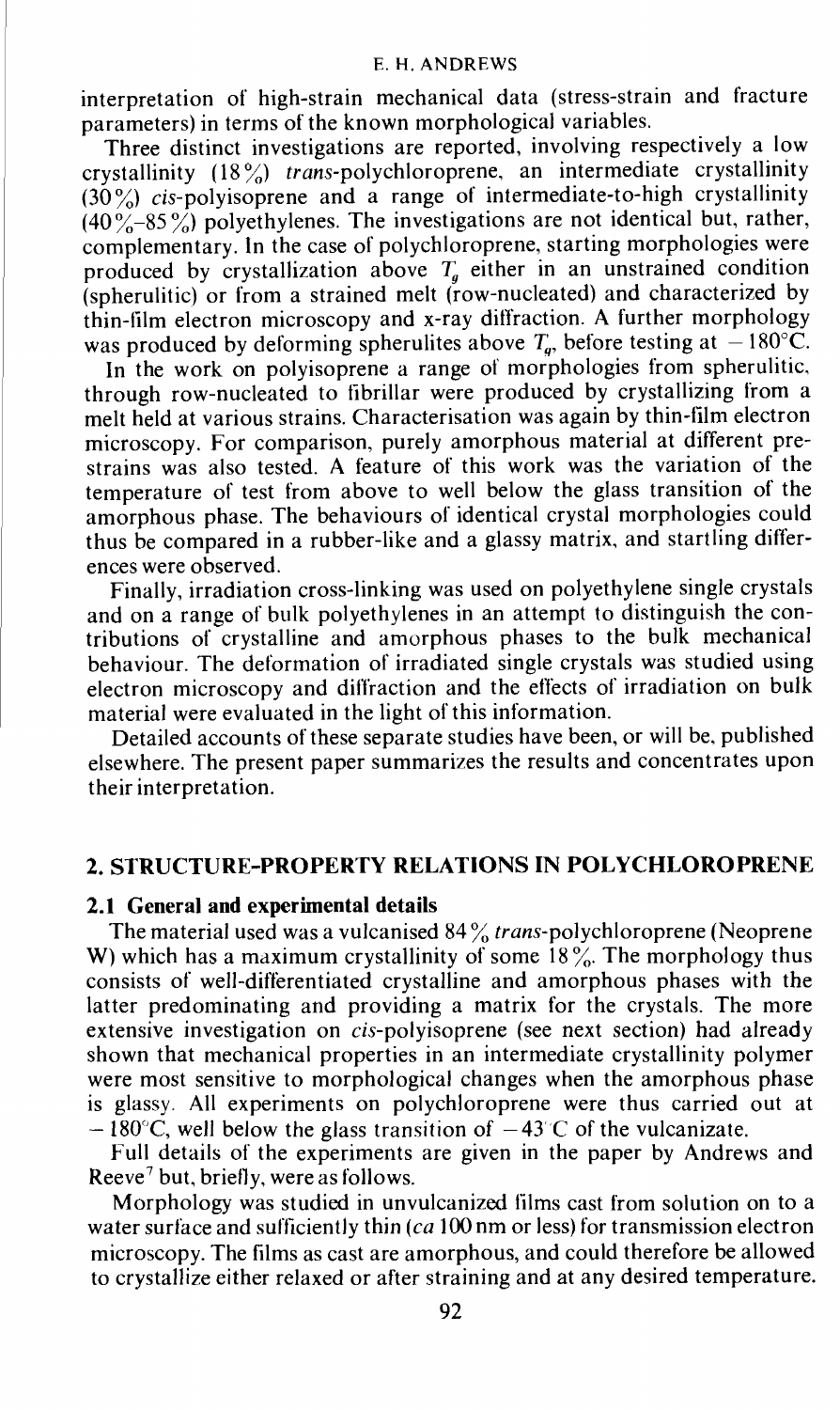

Figure 1. Partially crystallized thin film of polychloroprene ( $-5$ °C, unstrained).

which also enhances contrast and stabilizes the specimen in the electron beam. Crystallization could be halted at any time by staining with  $OsO<sub>4</sub>$  vapour<sup>13</sup>

must be accommodated by a reasonably homogeneous plastic strain in the their identity in spite of the high plastic deformation. This deformation films may be stretched whilst still floating on the water surface, and Figure 2 shows the spherulites distorted to a strain of  $200\%$ , the lamellae retaining  $\frac{1}{2}$  which is the alcohology allocated construction. When  $\frac{1}{2}$  is expansional  $\frac{1}{2}$  $\frac{J}{J}$  igure  $\frac{J}{J}$  shows spire three growing in an amorphous background and Figure 1 shows spherulites growing in an amorphous background and



Figure 2. Distorted spherulites in a thin film of polychloroprene strained 200% at room tem-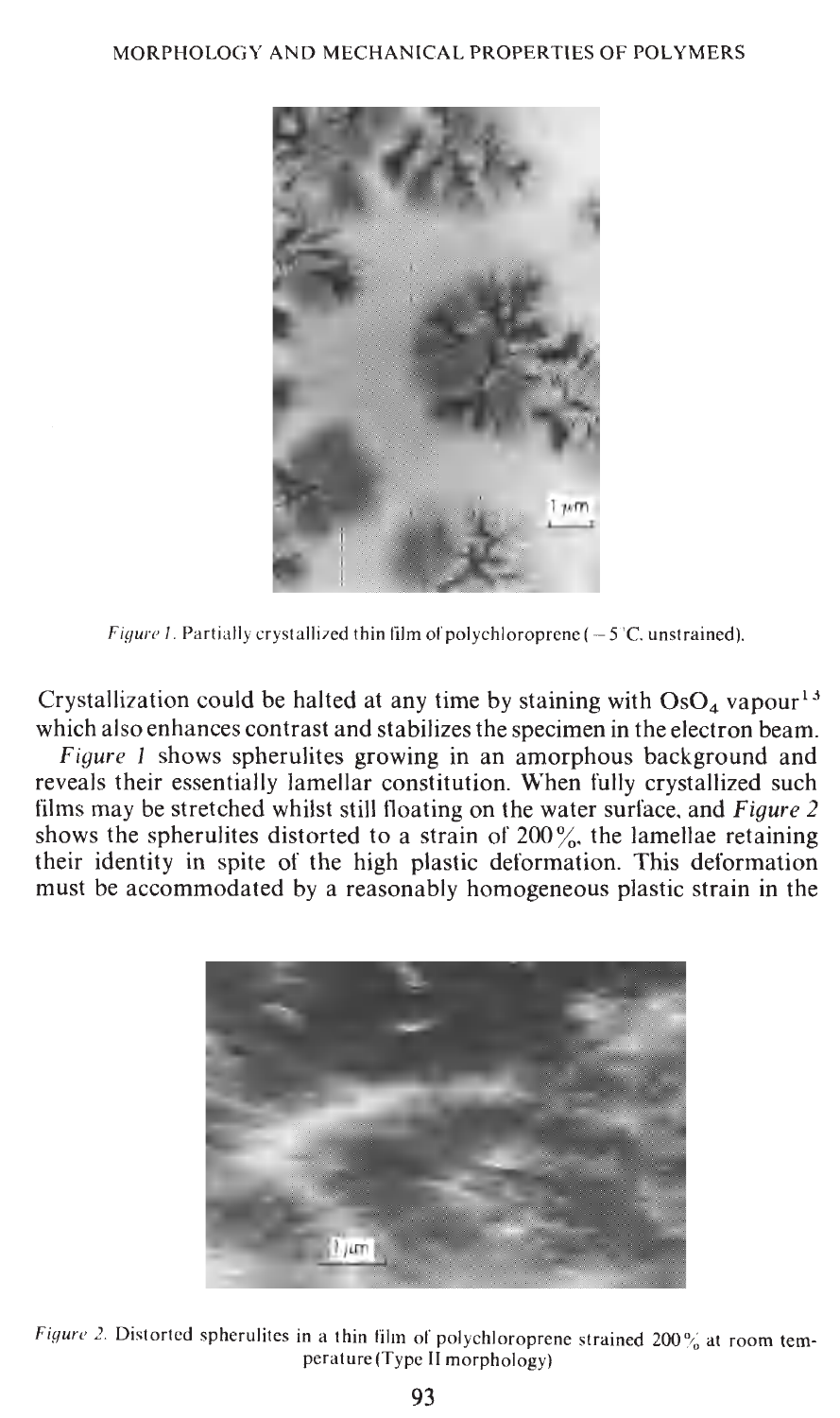lamellae themselves plus considerable molecular orientation in the inter-Jamellae themselves plus considerable molecular orientation in the inter-<br>Legallae ages als words as Distanted a homility would be helpeine will be dependent amorphous phase. Distorted spherulitic morphologies will be larger denoted type if, Finally, thins strained in their melt condition and allowed to crystallize produce the row-nucleated or 'shish-kebab' morphology<br>change (portially famual) in Figure 2. This prombalacy will be denoted Type I.



<sup>1</sup>Shish-kebab' morphology in a partially crystallized film of polychloroprene held at

ection and gives an overall molecular orientation in this direction.<br>Belli envisional of the cause is bobles provise were presented by het. by chain axis siip which tends to bring the molecules into the stretching the high strains  $(>100\%)$  used here because the lamellae detorm plastically  $t$  amellar surfaces. The x-ray data shows that this does not occur however at  $t_{\rm tot}$  bight properties  $(0.100\%)$  and  $t_{\rm tot}$  because the length of  $t_{\rm tot}$  of  $t_{\rm tot}$  of  $t_{\rm tot}$ . If the stretching direction, since the molecules ile perpendicular to the This might be expected to produce molecular axis alignment *perpendicular* to the stretching direction, since the molecules lie perpendicular to the direction of extension as they deform in the amorphous matrix (see Figure 2). broad distribution of orientations but acquire a preferred orientation in the discussion of current was distributed by  $\frac{1}{k}$  from write  $\frac{1}{k}$  from write  $\frac{1}{k}$  from write  $\frac{1}{k}$  from  $\frac{1}{k}$  from  $\frac{1}{k}$ must carry any applied stress. The rameflae within the spherumes have a alstoried spherulites and relatively weak inter-spherulite boundaries which<br>must carry any applied stress. The lamelles within the enharylites have a wen oriented perpendicular to this direction. Type II morphologies contain highly oriented in the stretching direction and the lamellar crystals equally well oriented perpendicular to this direction. Type II morphologies contain  $\frac{p}{p}$  indephologies consist of smish-kepaps with their packbones It is clear that the same strain applied before crystallization (i.e. to the<br>melt) and after crystallization, produces two quite different morphologies.<br>Time I morphologies, consist of this keheber, with their theologies. It is clear that the same strain applied before crystallization (i.e. to the

Bulk specimens of the same polychloroprene were prepared by hot-<br>pressing and were lightly vulcanised to prevent creep. Spherulitic morpholo-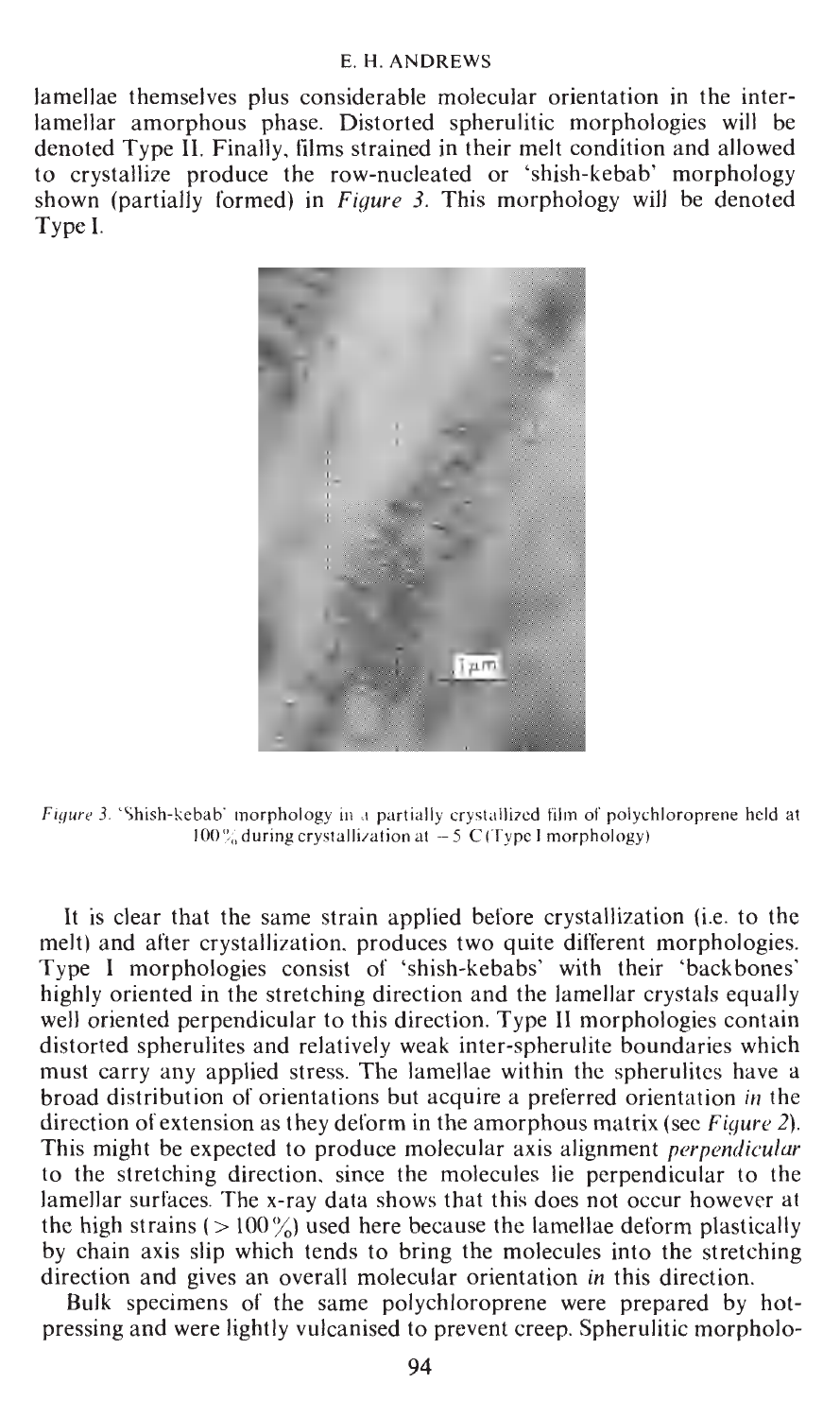gies were obtained directly by crystallizing at  $-5^{\circ}$ C and Type II morphologies by straining spherulitic specimens at room temperature by various amounts. Amorphous reference specimens were prepared by straining specimens at room temperature by the desired amount, melting under strain in vacuo at 70°C for 2 h, and quenching rapidly to the testing temperature of  $-180$ °C. The same process produced Type I morphologies if, instead of quenching, the specimens were cooled to  $-5^{\circ}$ C and held under strain for not less than 5 days. (Crystallization was taken to completion in all crystalline specimens.)



*Figure 4.* Plane normal distribution function  $q(\phi)$  for the composite 200 + 120 reflection for different prestrains and morphologies

Wide angle x-ray measurements were used to characterize the bulk morphologies. The information obtained in this way is, of course, limited to the orientation of the unit cell and thus of the molecular axis, but this is sufficient to show whether bulk morphologies are consistent with thin film morphologies produced under the same conditions. The x-ray results (Figure 4) show that Type I morphologies achieve a very high c axis orientation at 100% melt strain and that this orientation is not significantly improved by higher melt strain. This is in excellent agreement with the thin-film micrographs of row-nucleated structures in which very precise alignment of lamellac perpendicular to the straining direction is observed at relatively low melt strain. In contrast to this, the c axis alignment in Type II morphologies is poor and increases progressively with applied strain in a way entirely consistent with the gradual distortion of pre-existing lamellar spherulites. It can safely be concluded that the general features of this film morphology are preserved in the vulcanized bulk.

As mentioned previously, stress—strain curves were taken for amorphous, Type I and Type II morphologies (for various prestrains) at a temperature of  $-180^{\circ}$ C. It is important to note that the strains (100%, 200% and 300%) used to generate dilierent morphologies were applied at room temperature and will be called prestrains, whereas testing was carried out below  $T_g$  at  $-180^{\circ}$ C.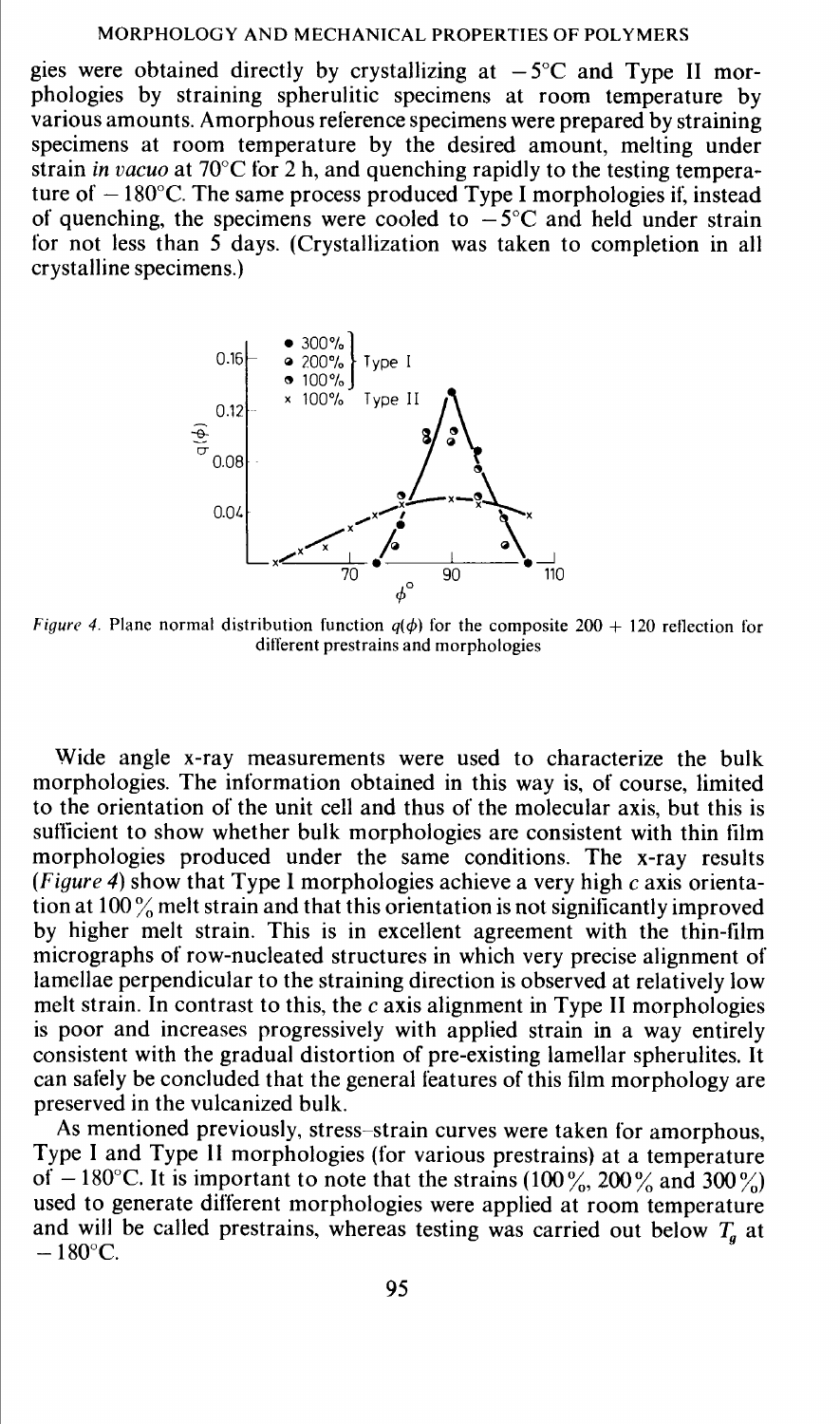

Figure 5. Nominal stress vs strain curves at  $-180$  C for amorphous polychloroprene with various prestrains

### 2.2 Results and conclusions

Typical nominal stress vs strain curves for the oriented amorphous polymer are shown in Figure 5. For zero prestrain the behaviour is brittle (except at very low testing rates), but otherwise yield is observed followed by early fracture at strains of 12 to 15 $\%$ . The effect of pre-orientation (always in the testing direction) is to raise the initial modulus and the yield stress by factors of up to five.



Figure 6. As Figure 5 but for semi-crystalline material (Type I morphologies)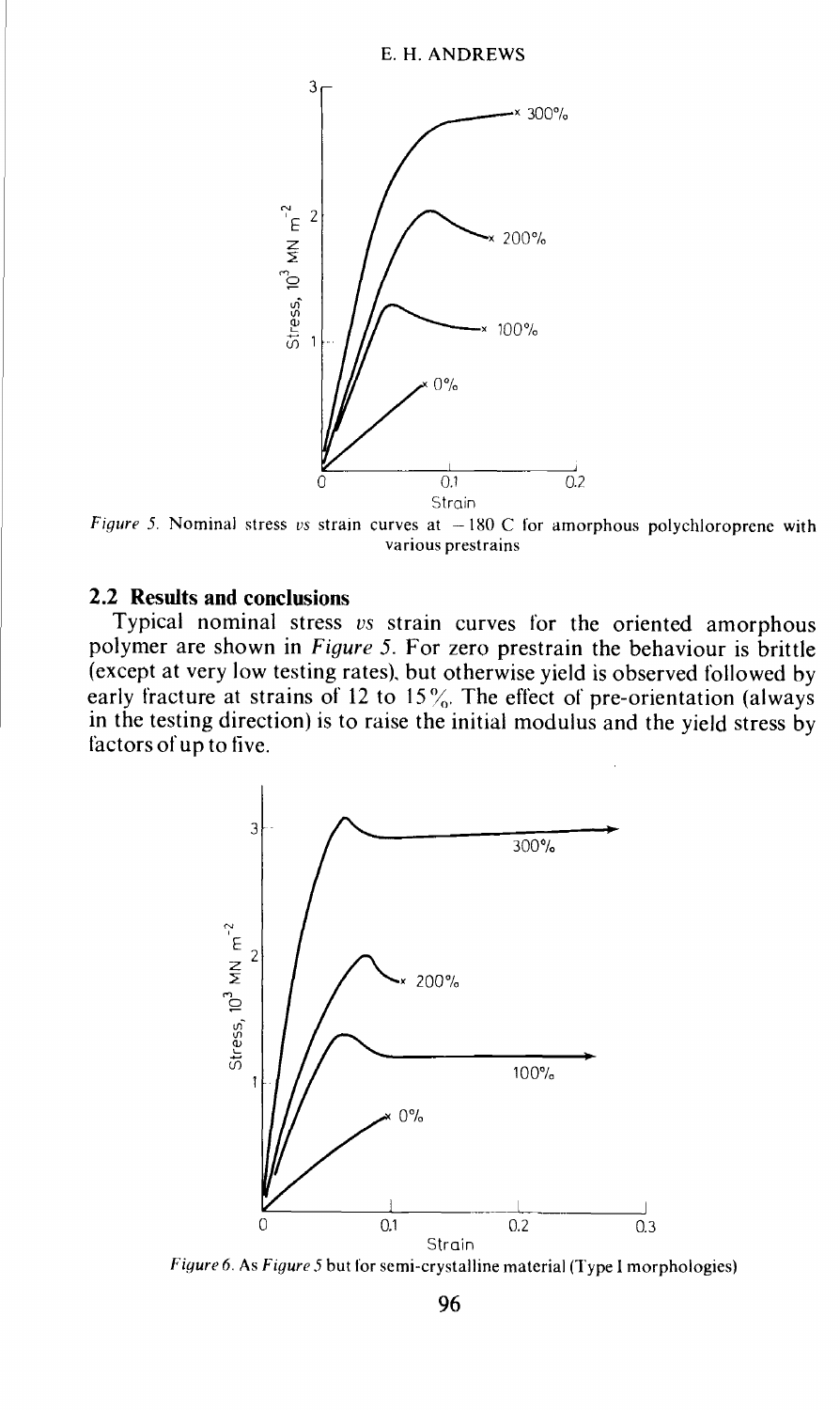Specimens with Type I morphologies give nearly identical results to the amorphous materials except in respect of fracture strains (Figure 6). Initial moduli and yield stresses are similar to those for amorphous specimens with the same pre-orientations, but fracture strains frequently exceed  $30\%$ .



Figure7. As Figure 5 but for semi-crystalline material (Type 11 morphologies)

Post-yield deformation in these materials does not occur by necking, but by the propagation through the specimen of whitened bands of microvoiding8. The main eflect of row-nucleated crystalline structures is thus not to modify the stillness or yield behaviour of the amorphous phase, but simply to stabilize microvoiding and thus prevent premature fracture. This stabilization could be caused by the 'shish-kebabs' acting either as fibre reinforcement or as nuclei for cavitation under the hydrostatic component of the applied stress.

A minor point of interest is that Type I material at  $300\%$  pre-extension exhibits a 'yield drop' in stress whilst the corresponding amorphous specimens do not. Since yield drop occurs at all lower pre-extensions this suggests that the amorphous phase in Type I material is locally less oriented than the nominal 300 %. This is to be expected as a result of crystallization under strain, the amorphous zones relaxing as the highly oriented crystalline regions develop, maintaining the average orientation at its nominal value.

The behaviour of Type II morphologies (Figure 7) is significantly different from that of amorphous and Type I structures. Whilst initial moduli are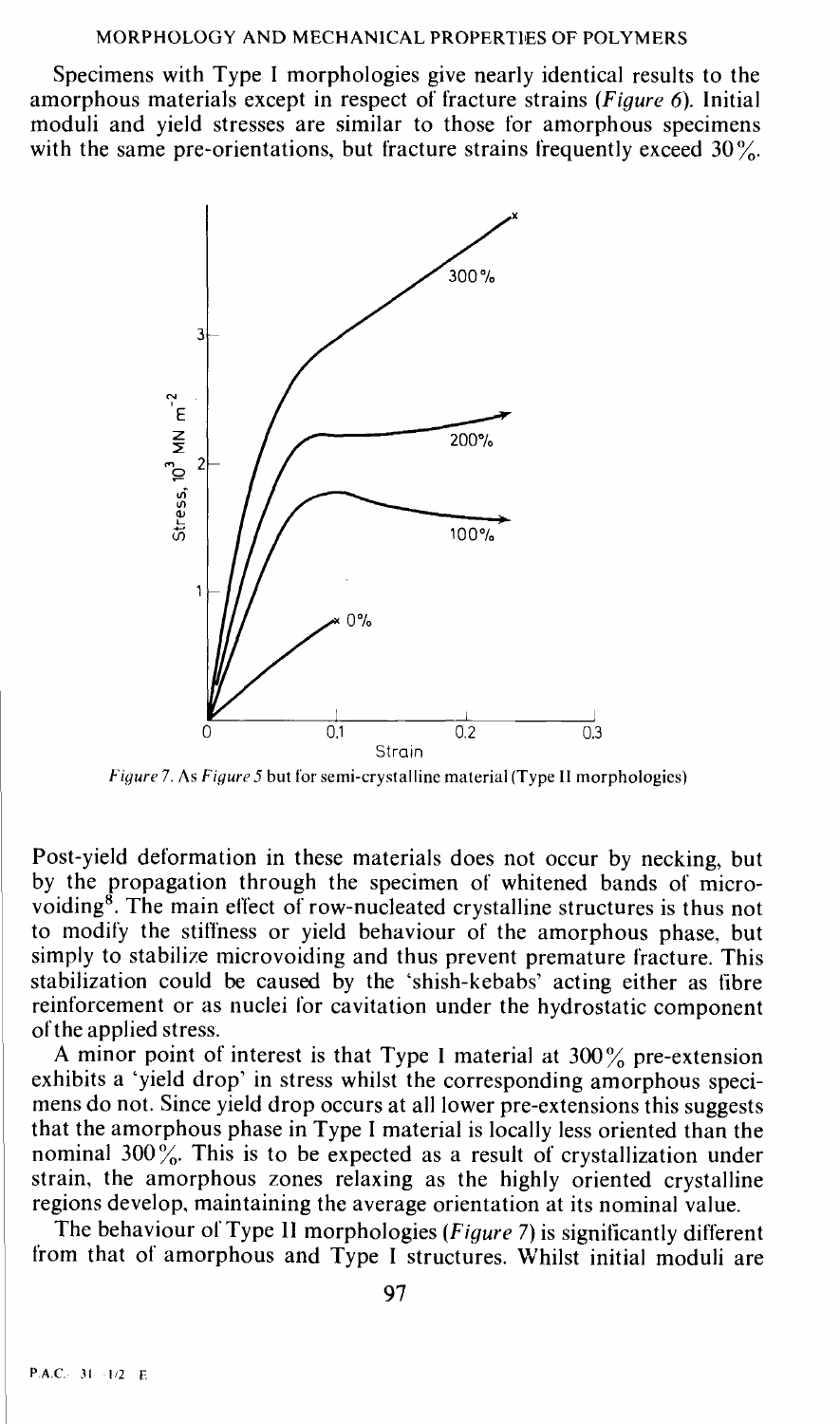similar, the yield stresses and strains are generally higher (by some  $30\%$  for  $100\%$  pre-extension reducing to no change for  $300\%$  pre-extension) and strain hardening is observed for the first time in the immediate post-yield region. This is indicated not only by the obvious rise of the  $300\%$  pre-strain curve in Figure 7 but also by the more gradual yield drop at lower preextensions.



Figure 8. Brittle-ductile transition speed as a function of pre-orientation for different morphologies

By testing at different rates of strain, a brittle—ductile transition can be observed in these materials. That is, each kind of specimen is ductile (yields) at some rate of strain but brittle at a higher rate. The dependence of the brittle—ductile transition rate upon pre-extension is shown in Figure 8. Again, amorphous and Type I materials behave identically, though with a strong dependence on prestrain. Type II morphologies are markedly less brittle at equivalent pre-extensions, behaving as if the true amorphous orientation were some  $50\%$  higher than the nominal or pre-extension strain.

Both the stress-strain and brittle—ductile transition data indicate that the presence of low degrees of' crystallinity has a negligible effect on mechanical properties compared with the molecular orientation in the amorphous phase. If, however, as in Type II morphologies, the presence of crystallinity is instrumental in modifying the state of orientation of the amorphous phase, quite large effects can be observed. The Type II brittle—ductile transition data can be interpreted very simply by saying that the average local amorphous orientation is enhanced by  $50\%$  due to the presence of crystalline material during prestraining. This is not the whole story, however, since Type 11 material is not significantly stiffer than the others, whereas increased amorphous orientation greatly enhances stiffness (see Figure 5). The answer to this paradox lies probably in the difference between local and average amorphous orientations. The complex nature of Type II morphologies

98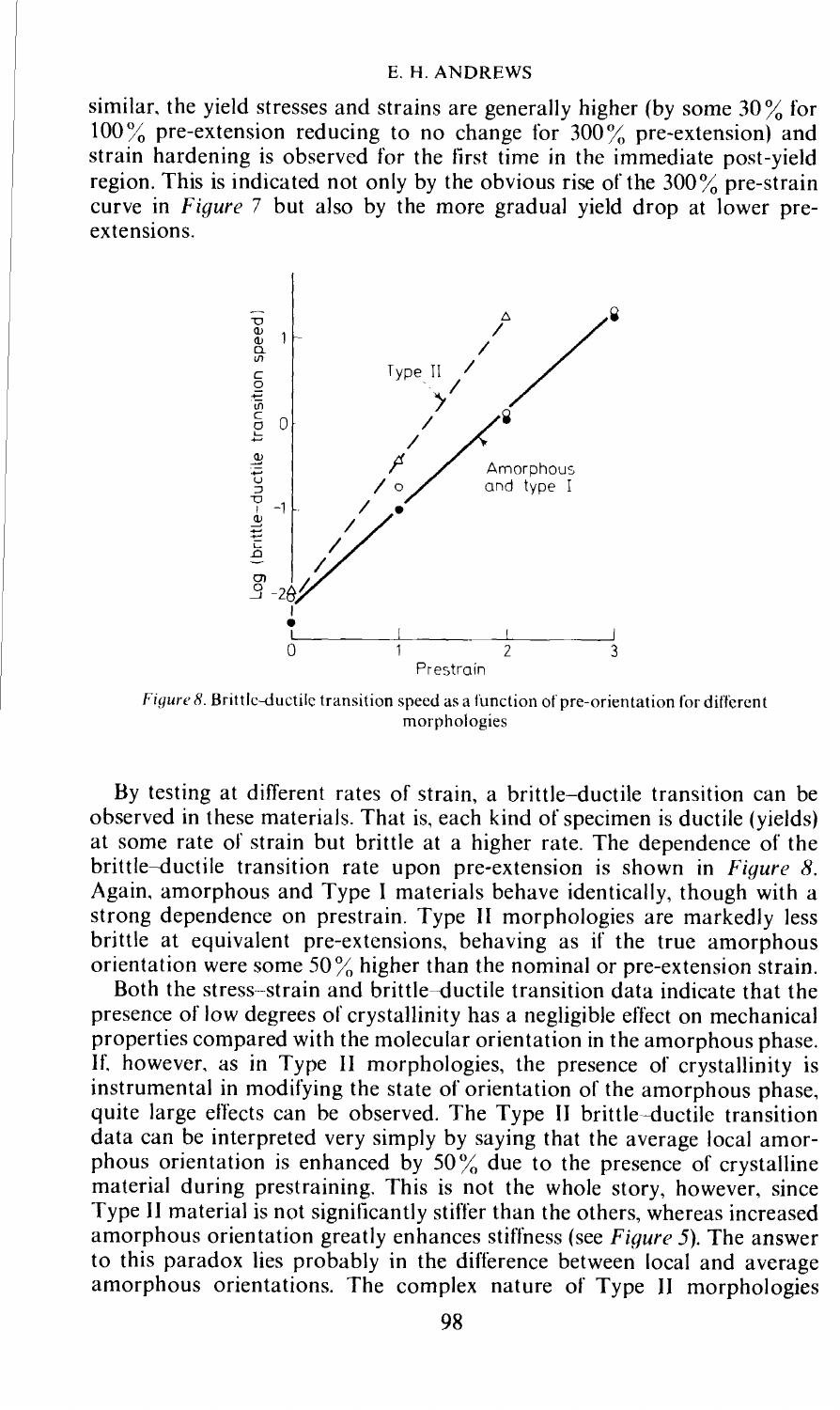probably results in very high local amorphous alignments (as lamellae shear relative to one another) without a high average orientation, the local regions having poor mutual alignment. The bulk stiffness must depend on average orientation, but a locally initiated event like brittle fracture can be strongly inhibited by the local molecular organisation.

Post yield deformation by microvoid formation can also be modified by local amorphous alignment since the tensile stress necessary to promote void growth in an elastic–plastic solid is of the form<sup>9</sup>

$$
\sigma = 2Y \left\{ 1 + \ln \frac{E}{3(1 - v)Y} \right\}
$$

where Y and E are the local yield stress and Young's modulus respectively. The high local yield stress of the highly oriented amorphous zones (see Figure 5), added to the finite extensibility of the amorphous network, are thus quite suflicient to explain the strain hardening observed in Type II morphologies.

## 3. STRUCTURE-PROPERTY RELATIONS IN cis-POLYISOPRENE

### 3.1 General and experimental

The second investigation to be described was far more extensive than the first and full details are available in the work of  $\text{Reed}^{10}$ . As in the poly-<br>chloroprene studies the morphologies obtained by crystallizing under varying degrees of melt strain were assessed using thin-film electron micro $scopy^{11-14}$ . Spherulitic and row-nucleated structures were observed as for polychloroprene and at pre-extensions above 300% a new morphology. consisting essentially of row nuclei (or  $\gamma$ -filaments) without lamellar over-<br>growths, formed spontaneously at room temperature. By crystallizing natural rubber at melt strains from 0 to 750%, therefore, a whole sequence of morphologies could be grown (*Figure 9*). The effect of chemical crosslinking



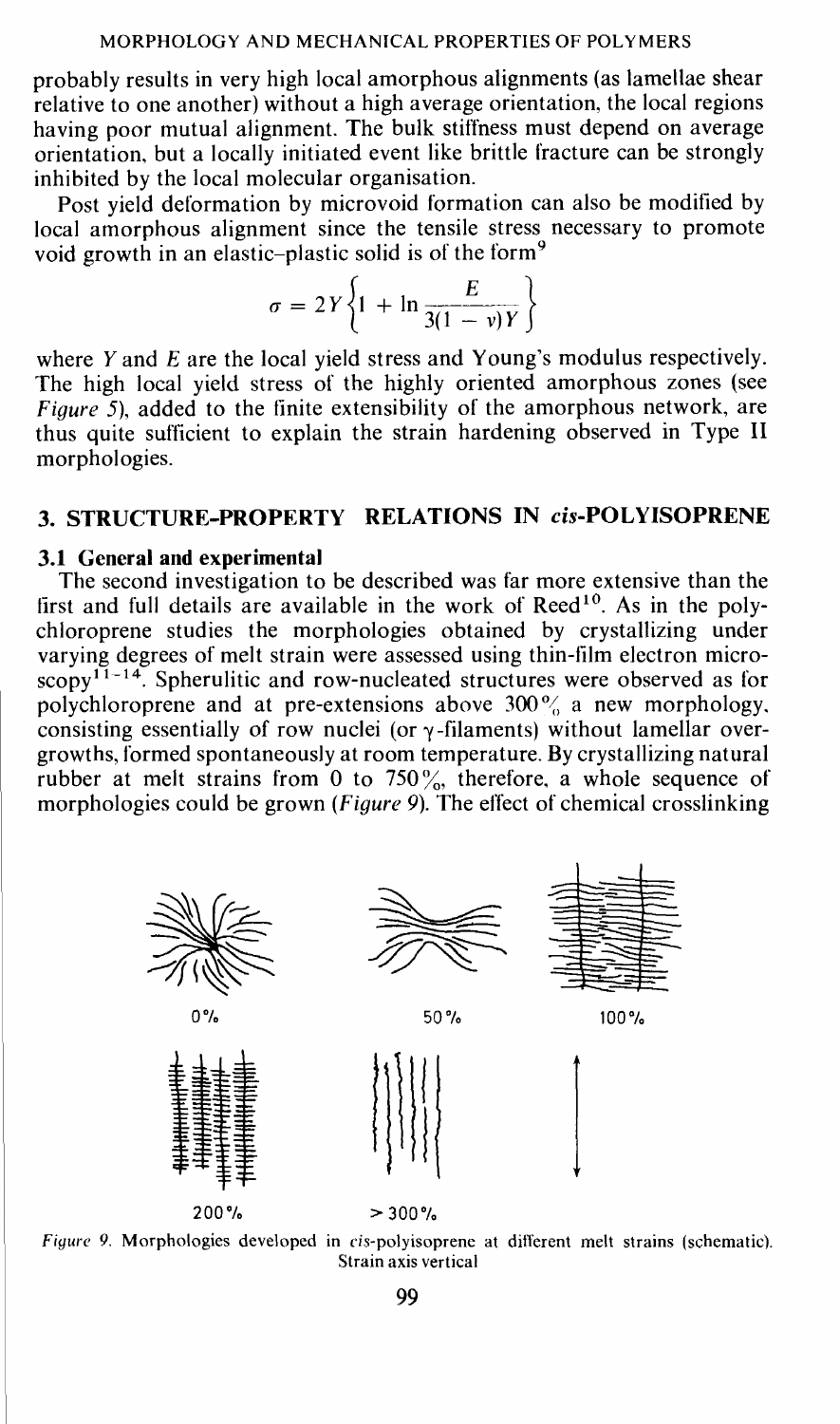was also assessed using thin films. The major effect was a sharp reduction in the length of row-nuclei, but the essential morphological features were otherwise unchanged.



Figure lOa. Initial modulus for crystalline natural rubber as a function of prestrain (morphology) and testing temperature



Figure 10b. As Figure 10a but for yield or brittle fracture (shaded) stresses

Mechanical testing was carried out (in the direction of prestrain) on all morphologies over a wide temperature range, from the crystallizing temperature of  $-26^{\circ}$ C downwards, through the glass transition at  $-73^{\circ}$ C,  $\overline{t}_0$  – 120°C. Mechanical parameters such as initial modulus, yield or brittle fracture strain were measured and displayed as 3-dimensional graphs. Those selected for discussion here are the data for initial modulus and yield (or brittle) stress (Figures 10a and b). In the 3-dimensional graphs, the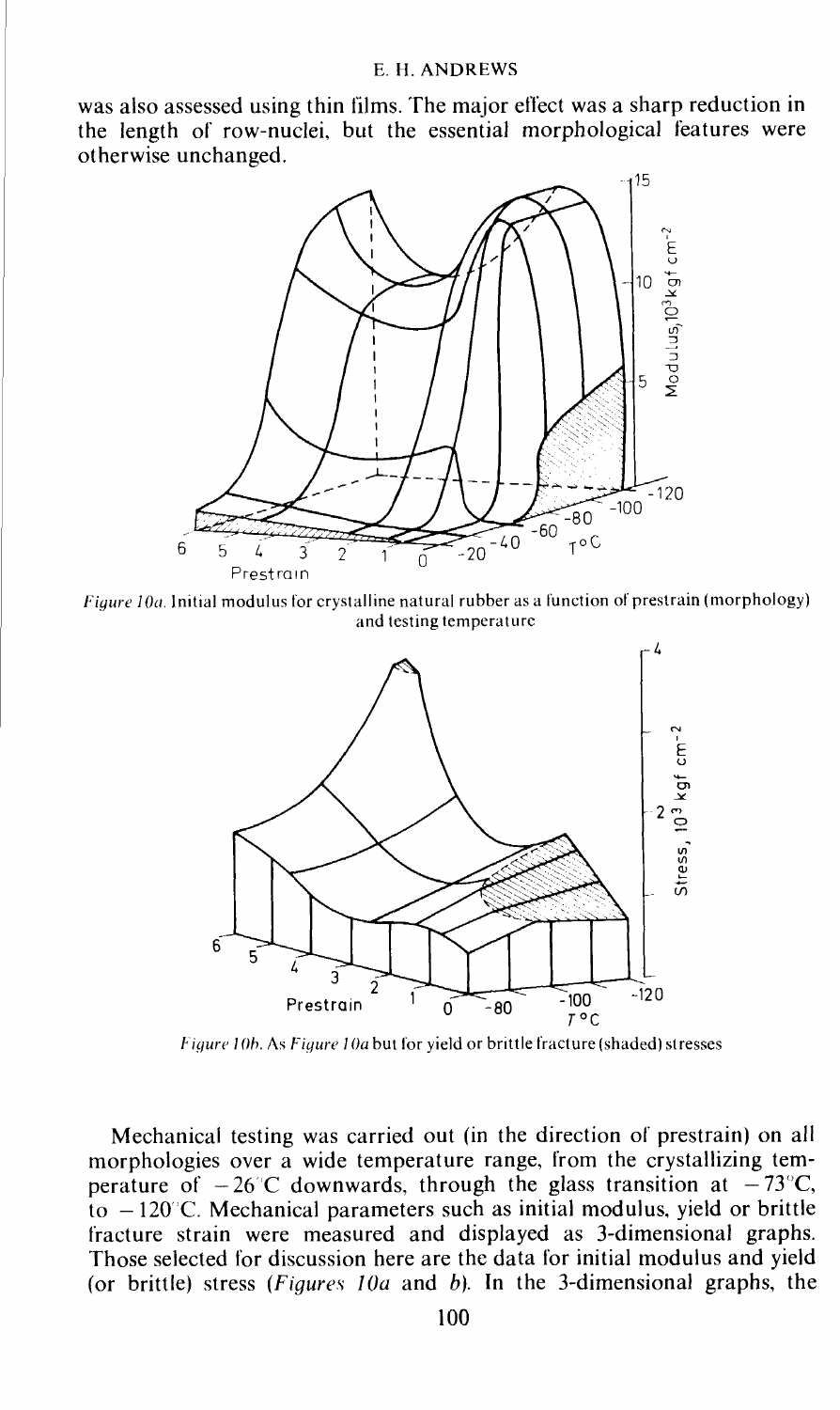parameter of interest is plotted vertically and the horizontal axes are preextension (i.e. the melt strain under which crystallization occurred) and the temperature of testing. All crystallization was carried out at  $-26^{\circ}$ C and taken to completion, achieving a maximum value of  $27\%$  to 33% depending on the prestrain. The pre-extension axis represents the morphological variable,  $0\%$  corresponding to spherulitic textures, 0 to  $100\%$  to directional sheaf-like structures, 100 to 300% to an increasing population of row nucleated structures, and 300 to  $750\%$  to fibrillar textures.

# 3.2 Results and interpretation (i) Initial moduli (Figure 10a)

The moduli above  $T_a$  for all morphologies are low (rubber-like) although the expected increase is found with pre-orientation due to increasing alignment of the amorphous matrix. Spherulitic material undergoes a sharp modulus increase as the temperature falls through the glass transition at  $-73^{\circ}$ C, the vitrification of the amorphous phase being the obvious cause. For pre-extensions of  $100\%$  or more, as row-nucleation begins to dominate the morphology, the rise in modulus across  $T<sub>g</sub>$  becomes suddenly diffuse, occurring over the wide temperature range  $-40^{\circ}$ C to  $-80^{\circ}$ C. This coincides with the achievement of a highly ordered 'shish-kebab' morphology in which the lamellae are precisely aligned perpendicular to the stretching direction. The sudden stiffening at intermediate temperatures (e.g.  $-60^{\circ}$ C) can be attributed to a 'fibre reinforcement' mechanism, the 'shish-kebabs' acting as discontinuous stiff fibres. At higher temperatures the amorphous material between 'shish-kebabs' (or more exactly the pliable lamellaamorphous sandwich regions surrounding the stiffer backbones) has too high a shear compliance to facilitate stress transfer from fibre to fibre and no reinforcement is developed. Likewise, well below  $T<sub>a</sub>$ , the fibres are no longer significantly stiffer than the glassy matrix and  $d\ddot{o}$  not produce reinforcement. The stiffening at 100% pre-extension is therefore significant only at intermediate temperatures, producing the gradual rise of modulus with temperature which is so noticeable in  $Figure 10a$ .

Below  $T_a$  the behaviour is complex. In low-crystallinity polychloroprene we found a five-fold increase in modulus, as pre-extension increased from zero to 300%, due entirely to amorphous orientation. Here at  $-120^{\circ}$ C, as pre-extension rises from  $0\%$ , a comparable steep increase in modulus is observed due presumably to the same cause. This rise, however, continues only up to pre-extensions of  $100\%$  at which point the modulus begins to decrease to a saddle point at  $400\%$  pre-extension before rising again. This behaviour is almost certainly due to the establishment of relatively large amounts of 'shish-kebab' material at  $100\%$  pre-extension. The 'shish-kebab' lamellae have such good mutual alignment that they are able to deform *cooperatively* by crystallographic processes subject only to the restraint of the amorphous phase. The glassy matrix, furthermore, is almost totally broken up (in the direction of test) into a sandwich structure by the lamellar layers, so that its continuity and restraining power is minimized. These two effects occurring around  $100\%$  pre-extension combine to produce the sudden and surprising down-turn in modulus observed. As pre-extension increases further, the extent of the lamellar sheets decreases as row-nucleation density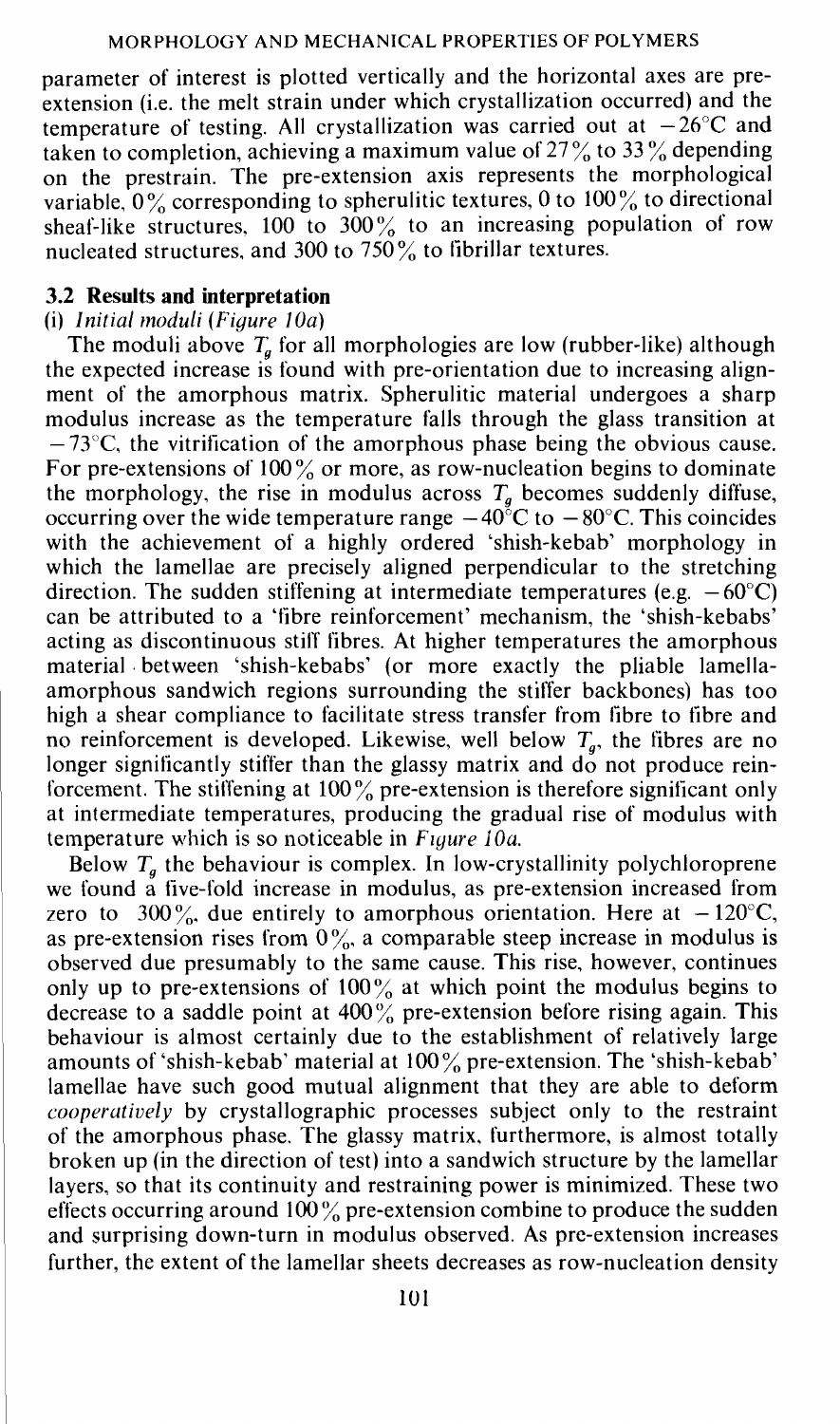rises and eventually a fibrillar morphology results with little or no lamellar crystallinity. The amorphous phase again becomes a continuous matrix and the low-temperature modulus resumes its rise with increasing pre-extension.

### (ii) Yield and brittle fracture (Figure lOb)

Definite yielding and brittle fracture were only observed below  $T<sub>g</sub>$ . At  $-120^{\circ}$ C the behaviour is qualitatively similar to polychloroprene at  $-180^{\circ}$ C, showing a strong rise in yield stress with pre-extension, and brittleness at low pre-extension. As with modulus, however, there appears to be a temporary reduction in yield stress with increasing pre-extension after an initial rise and this can be explained in the same way as the modulus variations. That is, the formation of 'shish-kebabs' at pre-extensions exceeding 100% breaks up the glassy matrix into a sandwich structure allowing the crystalline phase a dominant role in deformation with the minimum restraint from the glassy matrix. The crystalline yield stress is potentially low because crystallographic yield mechanisms are available. Hence the rise in yield stress with amorphous alignment which dominates in polychioroprene at 18% crystallinity, is strongly offset by the lamellae at a crystallinity of  $30\%$ .

It is notable from Figure 10b that the steep rise of yield stress with preorientation only develops at low temperatures. Consequently the yield stress rises rapidly with falling temperature for highly oriented material but slowly for low and intermediate pre-extensions. Results (not shown) for oriented amorphous material exhibit a less sharp rise. If yield in the amorphous phase is regarded as an activated flow phenomenon, this can be thought to signify either that the activation energy for flow is higher for more highly oriented glasses or that the activation volume for flow is smaller (or both). The latter is perhaps the more interesting possibility, suggesting that smaller segments of the molecule are involved in the flow of highly oriented glasses than in isotropic material.

### 4. DEFORMATION OF IRRADIATED POLYETHYLENE

The basic idea behind the third investigation described in this paper<sup>15</sup> was to suppress crystallographic deformation processes by irradiation crosslinking and study the effects on bulk deformation behaviour. Here we are concerned with a range of crystallinities from  $44\%$  to  $85\%$ . We have already noted the increasing influence of crystallinity in passing from  $18\%$  (for polychloroprene) to  $30\%$  (for natural rubber), and it is to be expected that this trend will continue as the crystallinity continues to rise. The investigation was in two parts. Firstly, the effects of  $\gamma$ -irradiation on crystallographic deformation processes were monitored using single crystals of polyethylene deformed on an extensible substrate and viewed in the electron microscope. Secondly, tensile specimens, subjected to the same range of irradiation doses, were tested at room temperature. These specimens included polyethylenes of five different densities.

### 4.1 Deformation of irradiated single crystals

Full details of this work can be found elsewhere<sup>16</sup> and only the results will be summarized here. Unirradiated lamellar crystals deform by a variety of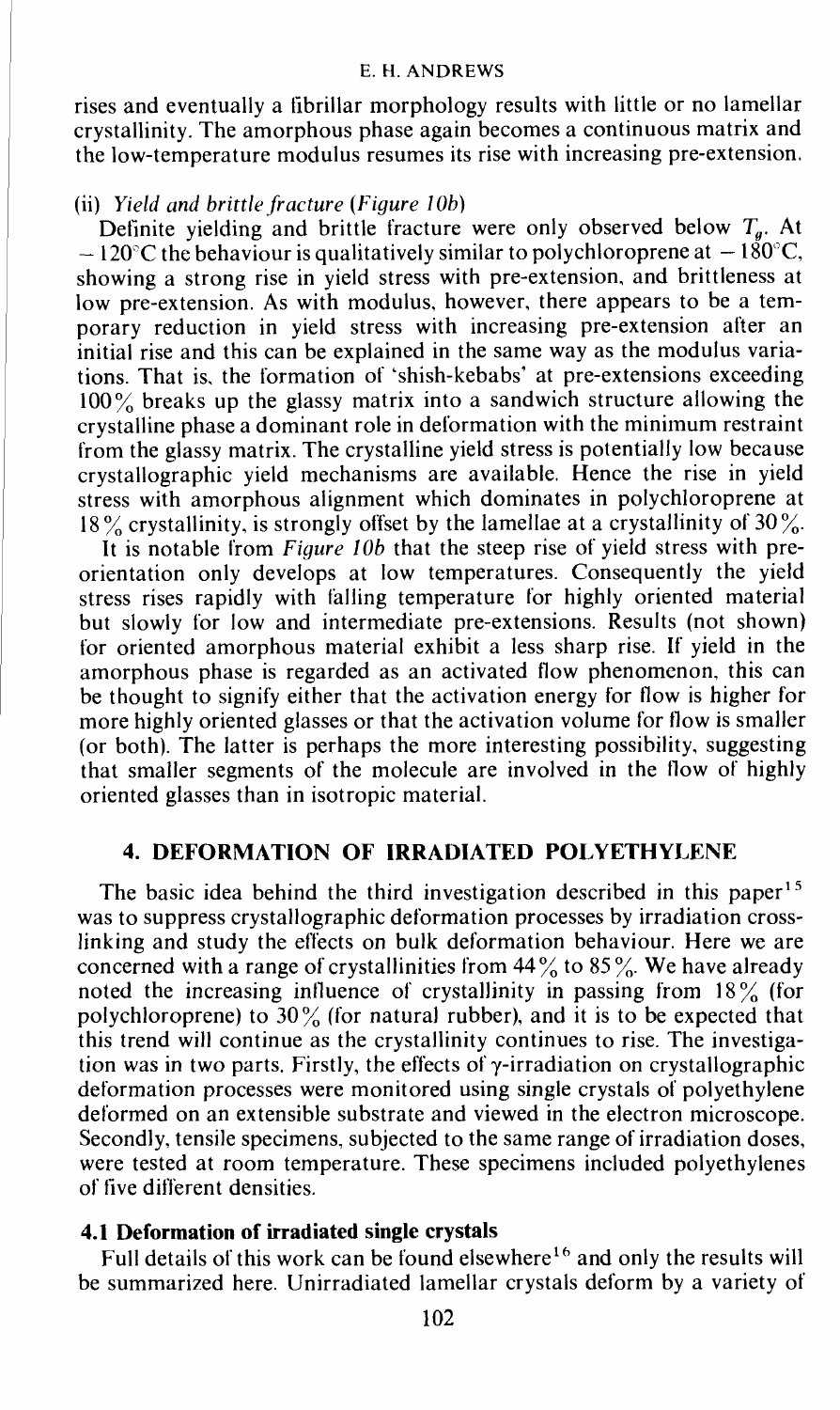$\frac{1}{2}$  crystallographic processes including chain-axis slip other forms of slip. crystallographic processes including chain-axis slip, other forms of slip, twinning and a phase change. Dislocations are active in some of these protwinning and a phase change. Dislocations are active in some of these processes. Irradiation cross-linking was found to eliminate chain-axis slip, to scesses. Irradiation cross-linking was found to eliminate chain-axis slip, to<br>strongly inhibit other slip systems and to suppress the phase change. It strongly inhibit other slip systems and to suppress the phase change. It<br>did not bowever prevent  $(110)$  twinning because only very small molecular did not, however, prevent  $\{110\}$  twinning because only very small molecular<br>displacements are necessary for this to take place. Moiré images revealed displacements are necessary for this to take place. Moire images revealed that cross-linking severely distorts the crystal lattice, the defect stress fields being long range, and this explains the strong inhibition of slip. Irradiated crystals moreover underwent micro-fracture on  $\{100\}$  and  $\{010\}$  planes  $(Fiaure 11)$  when deformed.



Figure 11. Deformed single crystal of irradiated polyethylene showing microfractures

Considered in terms of bulk behaviour, these results can be interpreted as follows. Increasing irradiation dose should initially produce a rapid increase in yield stress together, possibly, with post-yield strain hardening. Plastic strain at fracture will, however, decrease rapidly with dose. As the dose rises to 40 Mrad or more the crystals suffer internal or micro-fracture rather than gross fracture and thus continue to deform as intact entities rather than gross fracture and thus continue to deform as intact entities .<br>but under decreasing stress. The question remains how far these irradiation. boaubni aognsdo ni 3d! onulhua\L1o oasdq !oIis 3d! noi!smioiob lo Alud induced changes in the crystalline phase affect the deformation of bulk<br>nolvethylene, and how far they enable us to distinguish the separate roles odyethylene, and how far they enable us to distinguish the separate roles<br>the contribution and any embana phases in such defermation. The effect of of the crystalline and amorphous phases in such deformation. The effect of irradiation crosslinking on the amorphous phase itself is, in principle, known from experience with network elastomers.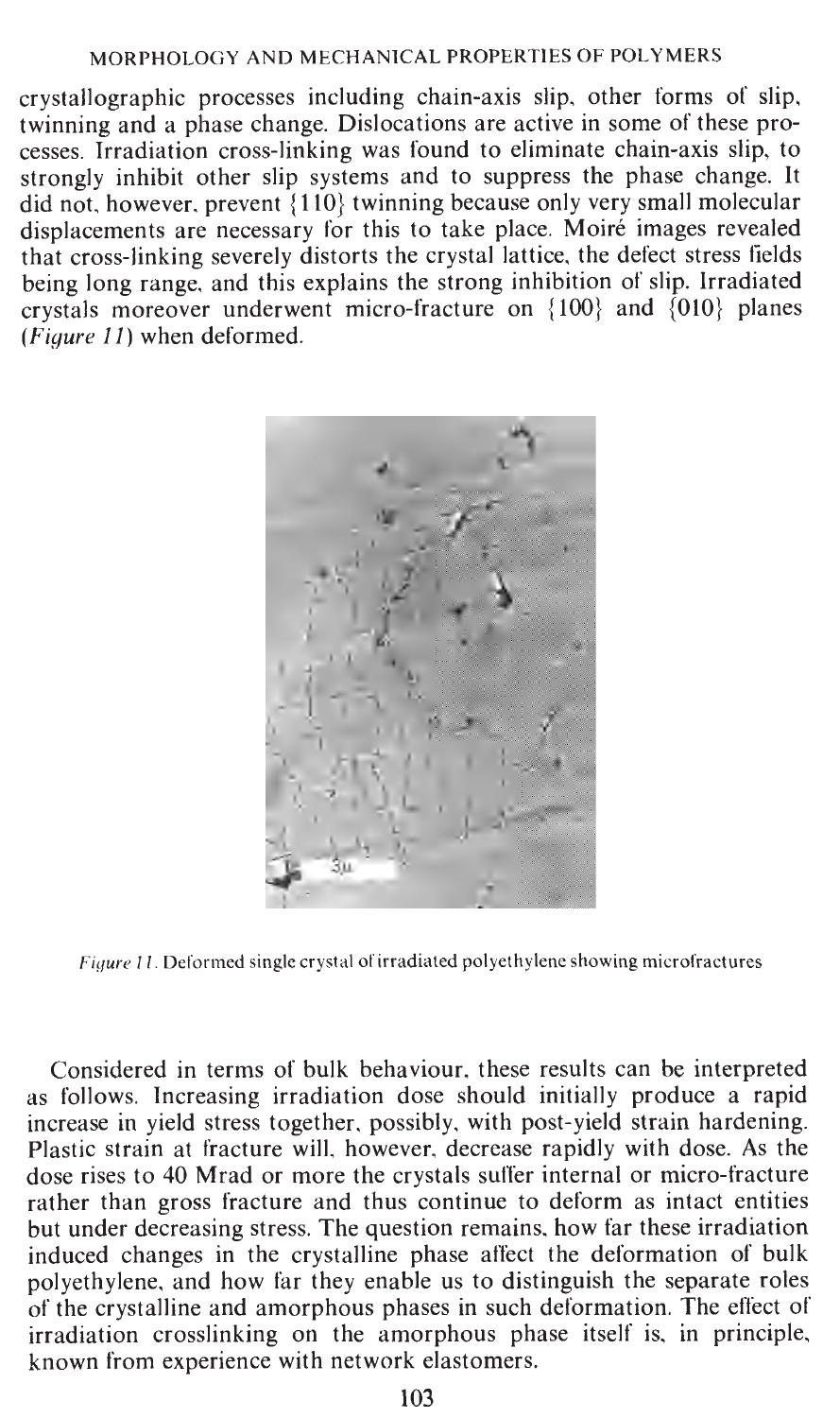### 4.2 Deformation of bulk polyethylene

Stress-strain data were obtained at  $20^{\circ}$ C and the regions prior to neck formation were converted to true stress vs strain curves. Typical data for unirradiated material is shown in Figure 12 and for specimens exposed to a dose of 160 Mrad (in vacuo) in Figure 13. Three regions can be identified in these curves and are illustrated schematically in Figure 14. Region I (up to stress  $Y_1$ ) is the initial, fairly linear, low compliance region; region II (up to stress  $Y_2$ ) is a high compliance, post-yield region and region III (up to the necking stress  $Y_3$ ) exhibits increasing strain hardening. At doses above 40 Mrad fracture occurs prior to  $Y_3$  in all but the highest crystallinity material, whilst at 40 Mrad the two lowest crystallinity materials break before  $Y_3$ . For simplicity the slopes of the three regions in Figure 14 will be denoted  $S_1$ ,  $S_2$  and  $S_3$  respectively.



Figure 12. True stress vs strain curves at  $20^{\circ}$ C for some unirradiated polyethylenes up to neck formation

The initial slope  $S_1$  is an increasing function of crystallinity but is virtually unaffected by radiation dose (Figure 15). Considering the drastic changes in crystallographic deformation processes observed in the single crystal work, one must conclude that  $S_1$  owes little or nothing to plastic deformation of the crystalline phase since otherwise it would display some sensitivity to irradiation. The yield stress  $Y_1$  is quite different in that it increases linearly with dose for the more crystalline specimens (Figure 16). The down-turn at 210 Mrad may be due to degradation of the polymer. Lower crystallinities show  $Y_1$  almost constant with dose. Finally  $S_2$  has a complex dependence upon dose, tending to rise in low crystallinity material but falling drastically to negative values in highly crystalline specimens (Figure 17). Many other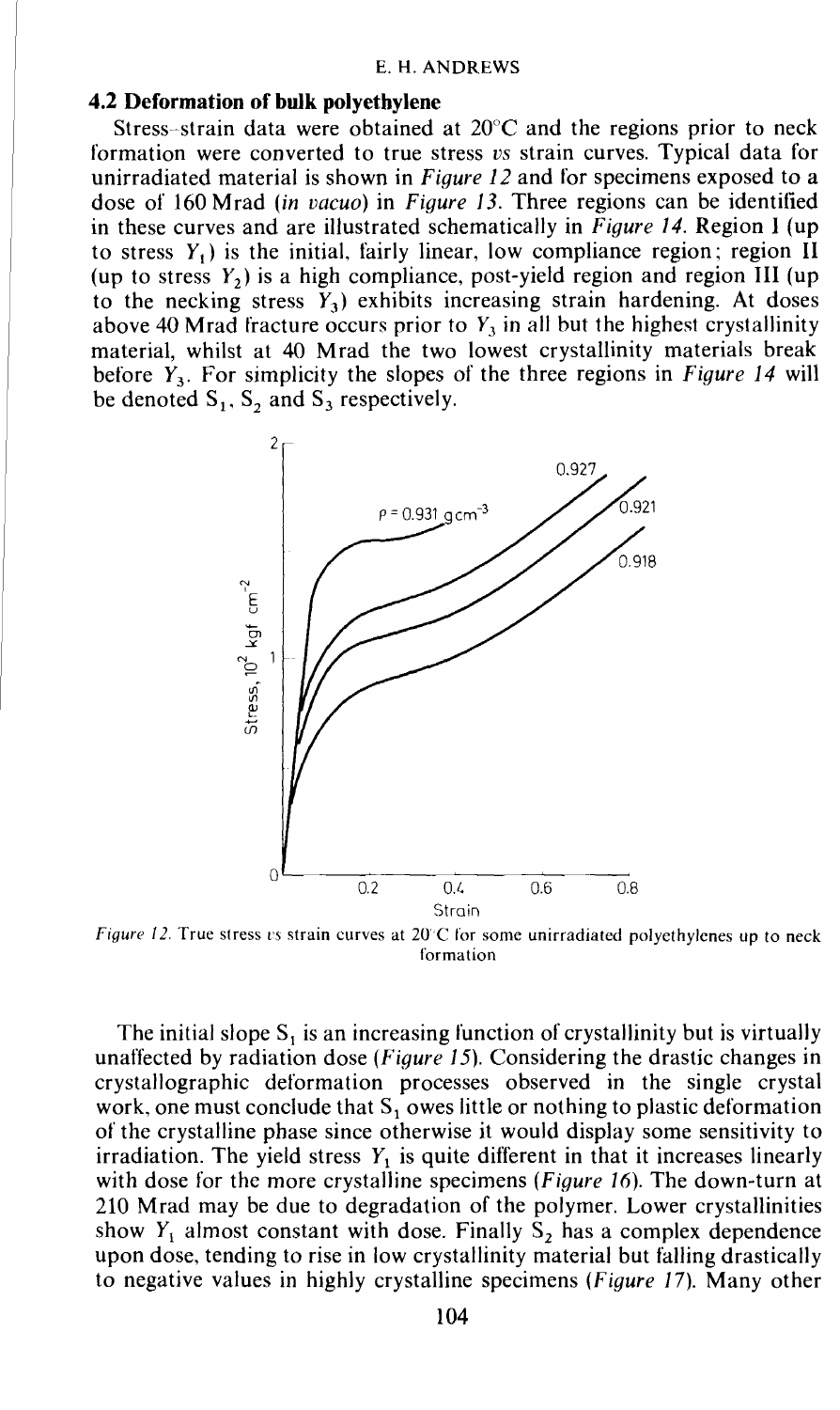

Figure 13, As Figure 12 but for materials irradiated by 160 Mrad up to fracture

data could he presented. but discussion in this paper will be limited to those presented above.

Some of these results can be explained in fairly simple terms using a 'sandwich model' of crystal lamellae and amorphous zones (Figures 18) to picture the basic morphological unit undergoing deformation. Such units are, of course, randomly oriented in isotropic spherulitic polymers such as used here. In the 'unit' the lamellae are considered to undulate and come into contact randomly as shown; the probability of contact, and thus the average area of contact in a specimen, can be estimated in the following way.



Figure 14. Schematic true stress vs strain curve for polyethylene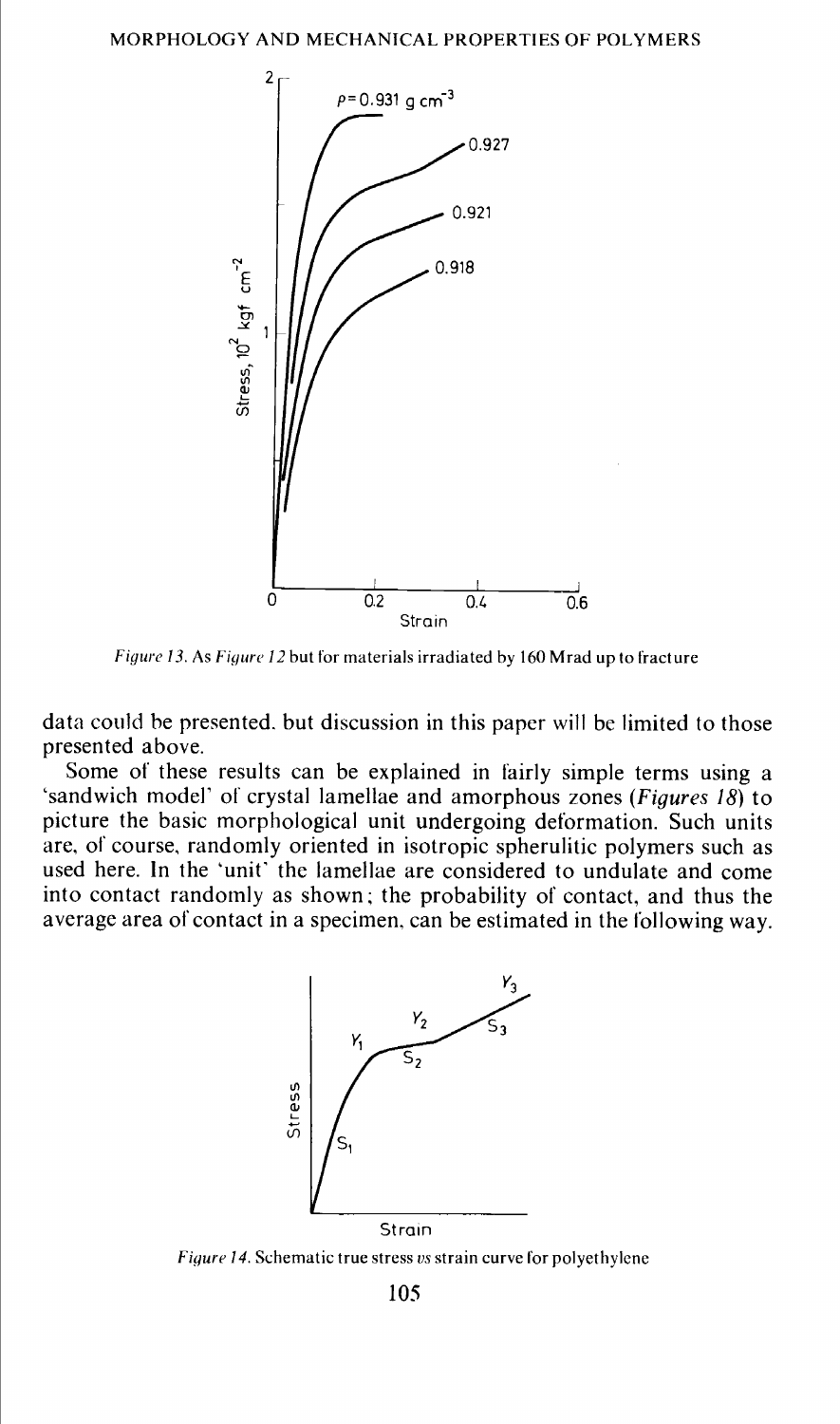

Figure 15. Effect of irradiation on initial slope  $S_1$ 

Consider a cylindrical element of volume through the unit, its axis perpendicular to the (local) lamellar planes, as shown. Consider the element divided along its length into segments equal to the lamellar thickness 1, which segments can be occupied by either a lamella or by amorphous material. (The implied quantization of amorphous phase into layers of thickness 1 can be avoided by a more complicated argument which, however, gives the same result.) The probability of any one segment containing a



106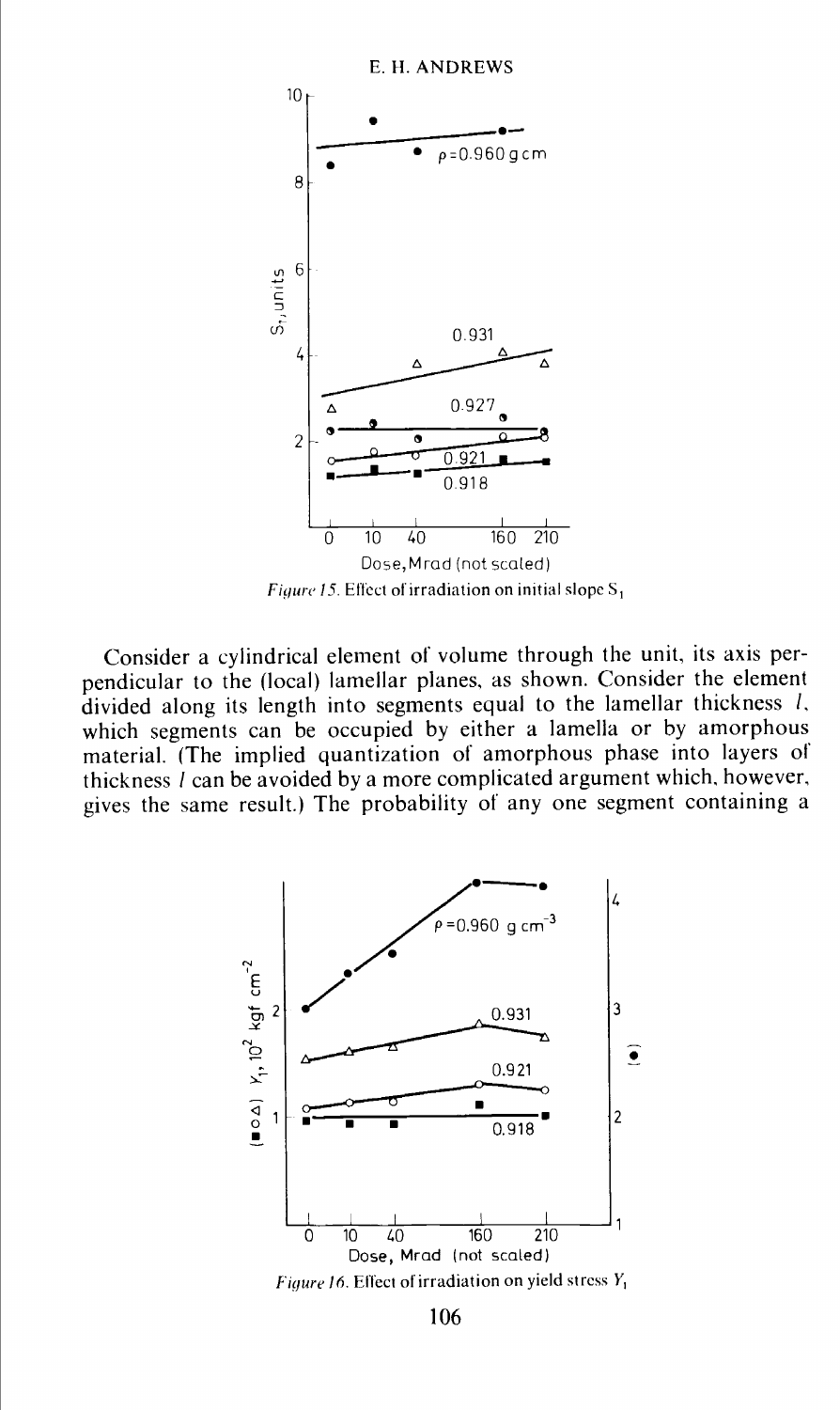

Figure 17. Effect of irradiation on slope  $S_2$ 

lamella rather than amorphous material is simply L, the fractional volume of lamellar material. The probability of placing a second lamella in an adjacent segment is also L, so that the probability of two adjacent segments being occupied by crystalline material is  $L^2$ . If we consider adjacent segbeing occupied by complements in the considered adjacent seg-<br>ments to be in mechanical contact (e.g. linked by tie molecules), the probability of any element of lamellar surface being in such contact is thus  $L^2$ .



Figure 18. Morphological unit showing lamellac (shaded) in crystalline/amorphous sandwich structure. Note contact areas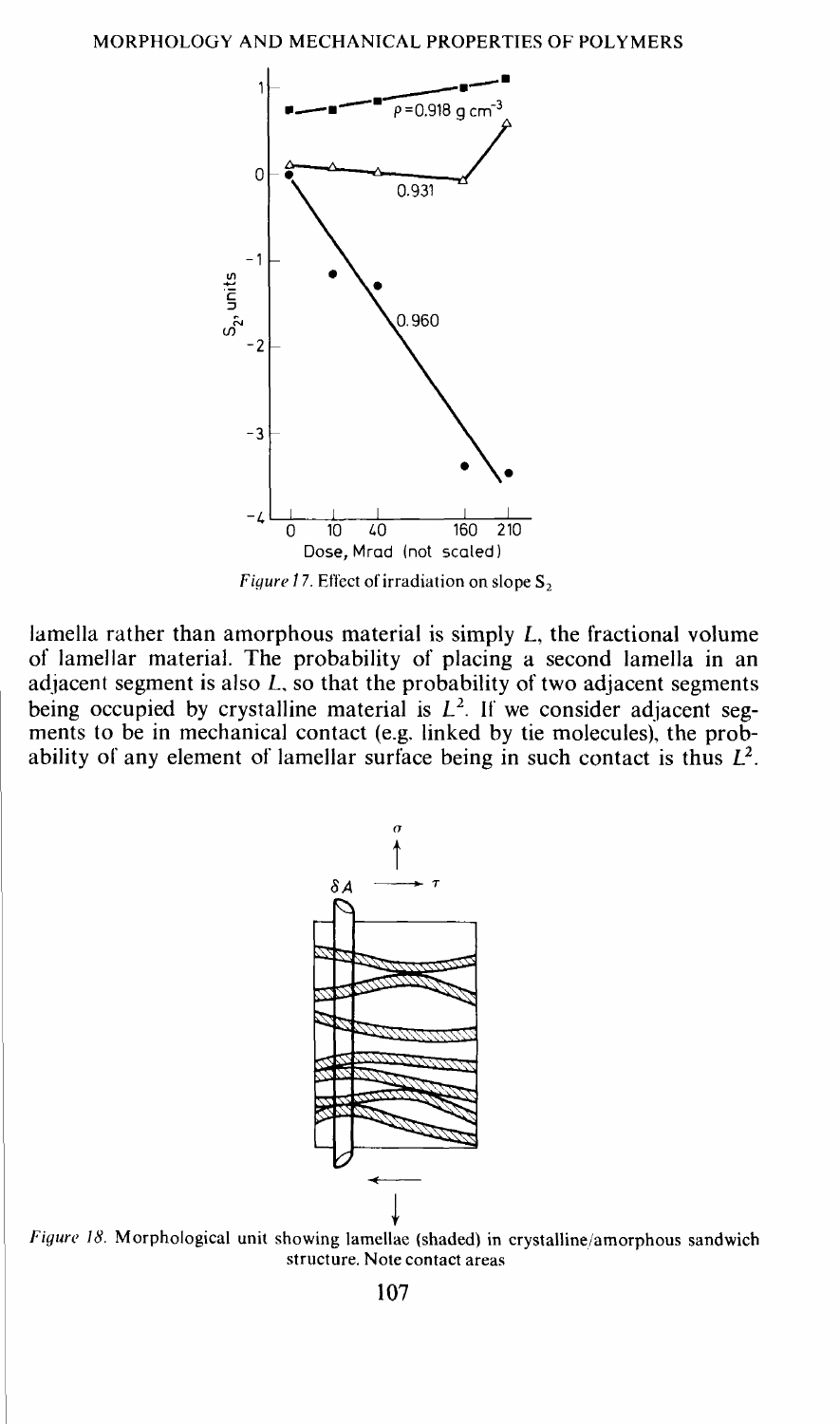Summing over a large area of lamellar surface, the area of contact will be  $L^2A$  where A is the total lamellar surface area.

Before making use of this result, values for  *must be obtained. It might* be thought that  $\overline{L}$  could be equated to the crystallinity  $C$ , but this ignores the fact that up to  $20\%$  of amorphous material can be accounted for by the amorphous fold surfaces which, in one sense, are part of the lamellae. To compensate for this effect we shall allow the 'lamellarity' L to exceed the crystallinity C by 10%, i.e. the mean of 0 and 20%, since lamellae whose outer folds just touch may be considered as not in mechanical contact. Clearly any figure between about  $5\%$  and  $15\%$  could equally well be chosen.

$$
L \simeq C + 0.1
$$

Consider first the yield stress  $Y_1$ . If this point represents the breakdown of areas of mechanical attachment between lamellar surfaces (either by normal or shear stress according to the orientation of the units in the spherulite), we would expect  $Y_1$  to be proportional to this area, i.e. to  $L^2$ .



Figure 19. Effect of interlamellar adhesion on  $Y_1$  for zero and 160 Mrad irradiation doses. Lines arc theory, points are experimental

This is borne out remarkably as Figure 19 shows. Both the data for unirradiated and for 160 Mrad material plot linearly against  $L<sup>2</sup>$ , the latter extrapolating to a much higher  $Y_1$  value at  $L = 1$ . This extrapolated value is, of course, the actual yield stress for the attachment areas and since failure of' these attachments probably occurs by yield in the adjacent regions of the lamellae themselves,  $Y_1(L = 1)$  can be interpreted as the actual average yield stress of the crystalline phase. The increase in this quantity with irradiation dose (a factor of some 1.3 between 0 and 160 Mrad) is wholly consistent with the anticipated 'solid solution' hardening produced by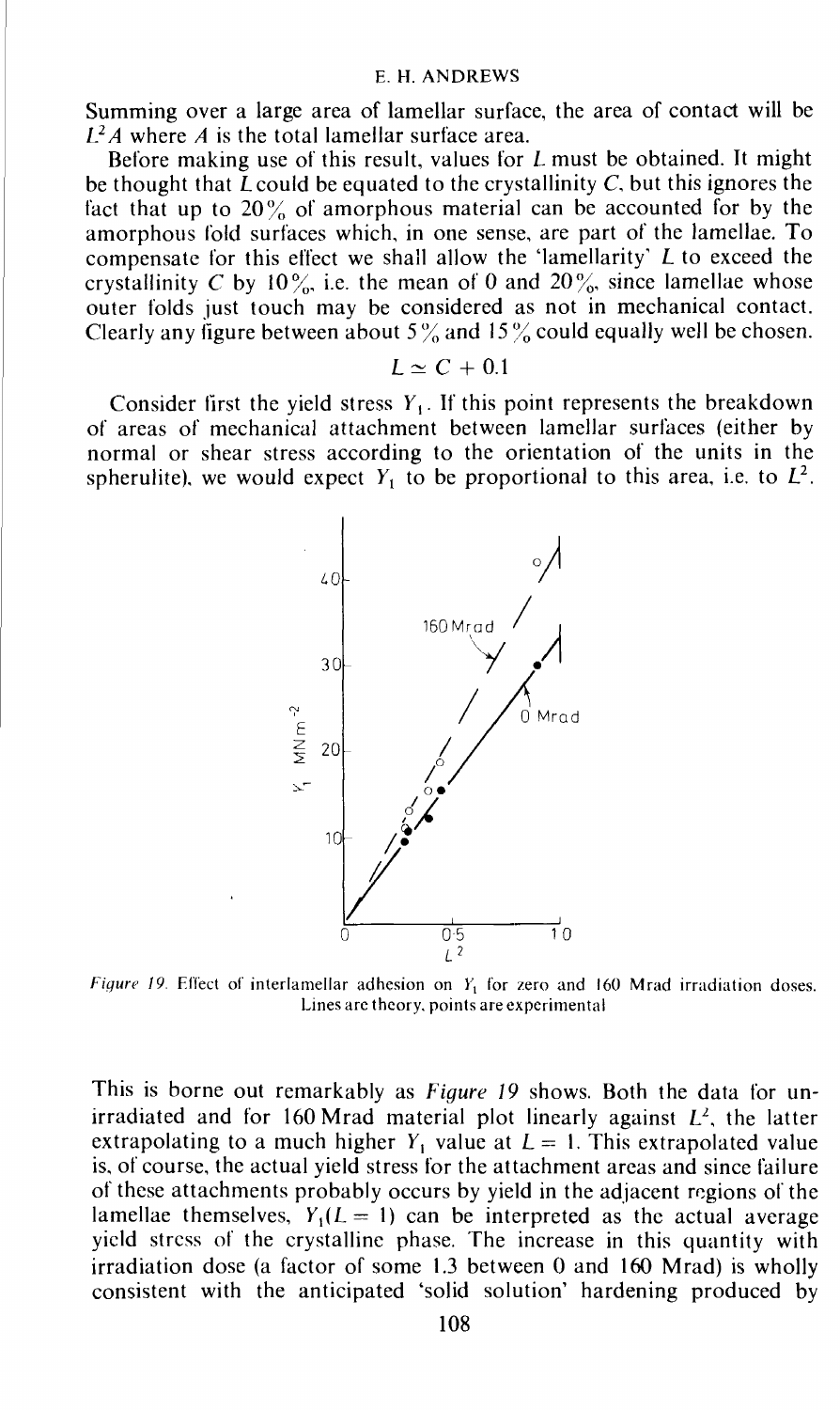crosslinks in the lamellae. The  $Y_1(L = 1)$  value for unirradiated material is some 30 MN/ $m<sup>2</sup>$  which is about half the yield stress for polycrystalline copper and twice that for basal glide in magnesium. It appears that we have, indirectly, achieved for the first time an estimate for the yield stress of a polymer single crystal and of its enhancement by crosslink 'hardening'.

The yield process  $Y_1$  is thus envisaged as the breakdown of inter-lamellar attachments. The subsequent deformation is naturally a more compliant one, hence the low slope  $S_2$  in this region. In low crystallinity material the deformation beyond  $Y_1$  is probably controlled largely by the rubber-like amorphous zones which are now free to deform for the first time. Because these rubber-like zones become increasingly crosslinked by irradiation an increase in  $S_2$  with dose is expected, as observed. In high crystallinity material,



Figure 20. Corrected stiffness  $S_1(1 - C)$  as a function of area fraction of attachments

however, the quantity of amorphous material (other than surface folds) reduces to nearly zero and  $S_2$  must then be controlled by deformation of the lamellae. As the irradiation dose rises, however, the lamellae become increasingly liable to microfracture and will deform under decreasing stress as the fissures develop. A negative value for  $S_2$  therefore agrees well with the single crystal data. The crack nucleation density in the lamellae will obviously govern the rate at which the lamellae lose their resistance to deformation and this density is known to increase about 2.5 times as the dose increases from 40 to 160 Mrad. This is very similar to the ratio of about 2.9 between  $S_2$  for 160 Mrad and  $S_2$  for 40 Mrad.

Finally, we consider the slope  $S_1$ . Its increase with increasing crystallinity is expected simply on the basis of the increasing amount of the crystalline phase (considered as 'hard' material at stresses below  $Y_1$ ). The 'hard' material can be allowed for very simply by subtracting it from the deforming volume, so that the product

$$
S_1(1 - C) = constant
$$

If this product is plotted against C (or  $L^2$ , Figure 20) constancy is indeed observed for  $L^2 > 0.4$  and implied for  $L^2 < 0.1$ . At intermediate crystalunities, however, the product rises rapidly indicating a morphological effect. This can be understood in terms of the unit model already discussed.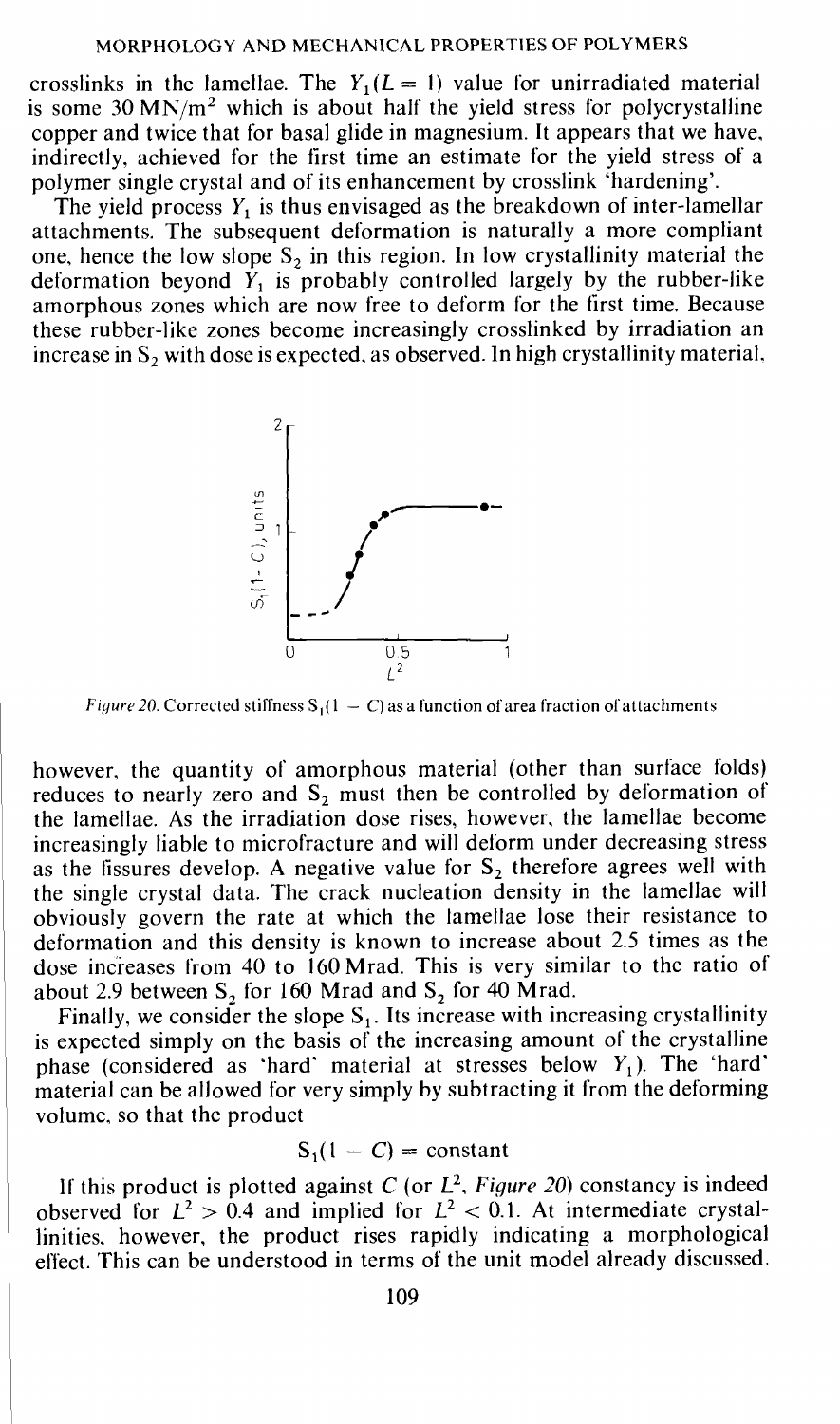At low and high  $C$  the compliance of the composite can be regarded, respectively, as arising from the amorphous zones alone and the closely adjacent fold surface layers alone. At intermediate C, however, attachment areas are increasing in number and extent and a network of lamellae is being established which progressively takes over from the amorphous phase as the load bearing medium (see *Figure 21*). The increase in  $S_1(1 - C)$  reflects this effect clearly. The lack of dependence of  $S_1$  upon irradiation (*Figure 15*) also follows from this model since it nowhere involves plastic deformation of the crystalline phase.



Increasing crystallinity

Figure 21. Morphological changes which affect the compliance as crystallinity increases. Lamellae black, amorphous dotted

### 5. CONCLUSION

In this paper a wide range of morphologies in low, intermediate and highly crystalline polymers have been discussed and the dependence upon them of certain mechanical properties established. Careful experimentation on the characterized morphologies, combined with the use of realistic two phase models allows the separate roles of crystalline and amorphous phases to be defined.

In view of the simplicity of the models employed, their success in explaining observations is highly encouraging.

### 6. ACKNOWLEDGEMENTS

As indicated by the references, this paper draws upon the work, some of it still unpublished, of several colleagues and research students. Particular acknowledgement is made to Dr. P. E. Reed and Dr. P. J. Owen for their work on natural rubber, to Mr. B. Reeve who studied polychloroprene and to Mrs. I. G. Voigt-Martin for the investigations on polyethylene.

### **REFERENCES**

<sup>1</sup> P. H. Geil, *J. Polymer. Sci.* A2, 3813 (1964).

<sup>2</sup> H. Kiho, A. Peterlin and P. H. Geil, *J. Appl. Phys.*, **35.** 1599 (1964).

 $3$  H. Kiho. A. Peterlin and P. H. Geil. J. Polymer Sci. B3, 257 (1964).